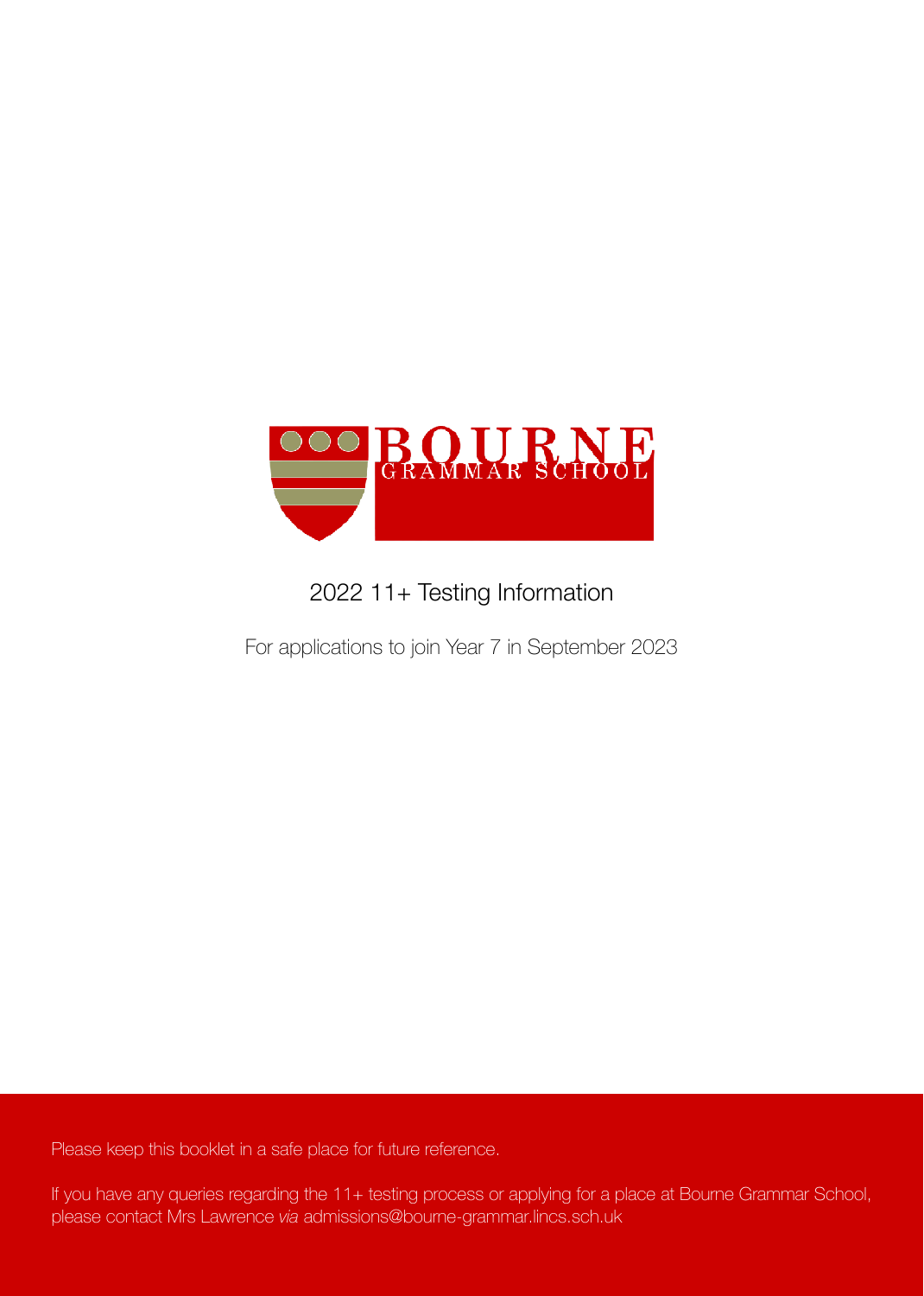## About the 11+ Tests

Bourne Grammar School is a mixed selective school with a large Sixth Form. All students who wish to apply for a Year 7 place at Bourne Grammar School must sit the Lincolnshire Consortium of Grammar Schools' 11+ tests. These tests are designed to identify the top 25% of children by ability in the selective areas of Lincolnshire and students who achieve a qualifying score are likely to have the potential to do well within a Grammar School environment. For students currently in Year 5, 11+ testing is carried out in September 2022 for entry into Year 7 in September 2023.

There are two 11+ tests and both must be taken.

## The Verbal Reasoning Test

This is the first test that is taken and it consists of 80 questions to be answered in 50 minutes. The questions are split into 15 or more sections with 5 or 6 questions of the same type per section. Questions are multiple-choice and can be answered in any order throughout the 50-minute exam. Questions are answered on a separate answer sheet using a pencil to make a horizontal line against the chosen answer. Rough working may be done on the question booklet. The answer sheets are marked by a third-party organisation, using an optical mark reader.

*Example of a Verbal Reasoning question: In these questions, three of the five words are related in some way. Find the two words that do not go with these three and mark them both on the answer sheet*

violin orchestra guitar drums music

Answer: orchestra, music

## The Non-Verbal & Spatial Reasoning Test

This is taken one week after the Verbal Reasoning test and consists of 70 questions split into 5 sections (3 Non-Verbal Reasoning sections and 2 Spatial Reasoning sections). The Non-Verbal & Spatial Reasoning test must be answered one section at a time following precise instructions from the invigilator. At the start of each section the invigilator will read out the instructions and allow the students to answer two practice questions. Once the practice questions have been completed and the answers have been given by the invigilator, students will have 7 minutes to complete the 14 questions in the first section. Students must complete each section as instructed by the invigilator and must not move onto the next section until they are told to do so. Likewise, a student must not go back to a section once the invigilator has told them to move on. Questions are answered on a separate answer sheet using a pencil to make a horizontal line against the chosen answer. Rough working may be done on the question booklet. The tests are marked as for the Verbal Reasoning test.

*Example of a Non-Verbal & Spatial Reasoning question: In the big square on the left of the example below, one of the small squares has been left empty. One of the five figures on the right should fill the empty space.* 

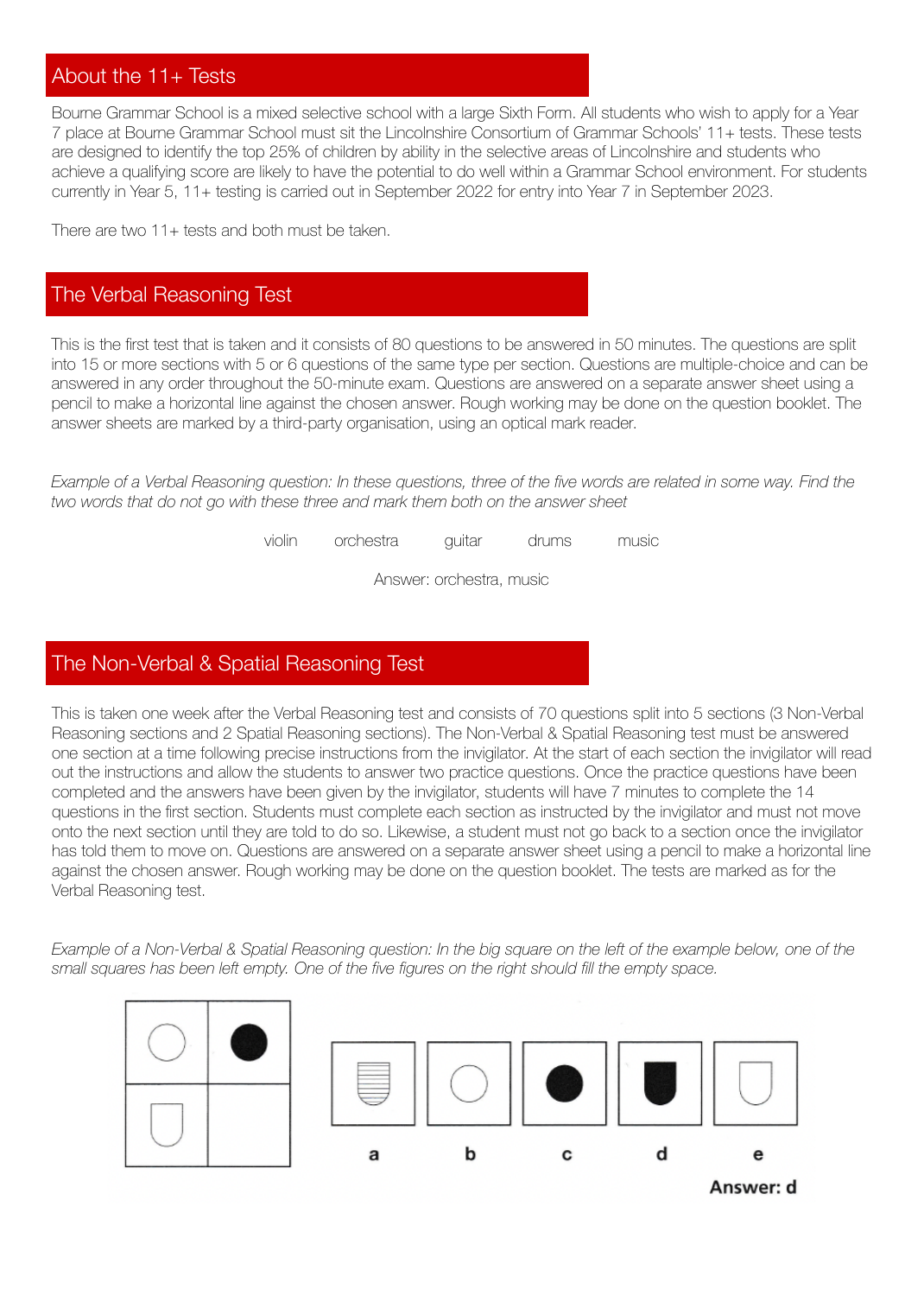After each test is marked, the number of correct answers achieved, along with the age of the child (in years and months at the time of taking the test), are used to calculate a 'standardised' score. The papers are equally weighted and the maximum standardised score on each paper is 141. A score of 100 would be an 'average' score for the cohort and 110 would place the child in the top 25% by academic ability.

An overall 11+ score is obtained by adding together the standardised scores achieved in the Verbal Reasoning test and the Non-Verbal & Spatial Reasoning test. A qualifying score is a combined score of 220 or above (282 is the maximum possible standardised score). Any child who achieves a qualifying score of 220 or above is deemed to have 'passed' the 11+ test and is regarded by the test to be in the top 25% by academic ability.

The standardisation process takes account of the age of the child (in years and months) at the time of taking the test. For example, a child born in September (i.e. one of the oldest in the year group) may have to achieve a raw score of 70/100 in order to achieve a qualifying score of 220. A child born in August (i.e. one of the youngest in the year group) would have to achieve a slightly lower score in order to achieve an identical qualifying score of 220.

*Please note that the raw scores stated above are for illustrative purposes only. Definitive guidance cannot be given on the raw score required on each paper in order to 'pass' the 11+ test and achieve a qualifying score. This is due to the fact that the number of correct answers required to achieve an overall standardised score of 220 is determined each year only once all the tests have been taken across all the Grammar Schools in the Lincolnshire Consortium and the*  results analysed. This is done by a third-party supplier and not by Bourne Grammar School.

## Familiarisation papers

Official familiarisation papers for both tests are sent out to the primary schools\* in the summer term of Year 5 once parents have registered their child with Bourne Grammar School's admissions department. Practice papers may or may not be marked by a primary school (according to the preferred practice of each primary school's Headteacher) and these official papers cannot be taken home.

The 11+ Verbal Reasoning test and Non-Verbal & Spatial Reasoning test used by Bourne Grammar School and the Lincolnshire Consortium of Grammar Schools are produced and marked by GL Assessment. GL Assessment has made samples available of Verbal Reasoning and Non-Verbal & Spatial Reasoning tests which parents may wish to look at with their son/daughter to aid familiarisation. These practice papers are free of charge and can be accessed *via* a link on our website. Please note that we do not use 11+ English or Maths tests so please ignore those sample papers.

Additional tutoring is not recommended but parents who wish to purchase similar-styled papers to help familiarise their child with the style of questions on both tests should look for multiple-choice practice papers published by GL Assessment. The ISBN references for the multiple-choice practice tests are as follows:

| Non-Verbal Reasoning Pack 1: 978-0-7087-2761-4 | Verbal Reasoning Pack 1: 978-0-7087-2764-5 |
|------------------------------------------------|--------------------------------------------|
| Non-Verbal Reasoning Pack 2: 978-0-7087-2762-1 | Verbal Reasoning Pack 2: 978-0-7087-2765-2 |
| Non-Verbal Reasoning Pack 3: 978-0-7087-2763-8 | Verbal Reasoning Pack 3: 978-0-7087-2766-9 |

\*Some primary schools do not carry out practice tests. Children who attend those schools will be invited to attend Bourne Grammar School for their practice tests. Bourne Grammar School does not mark practice tests.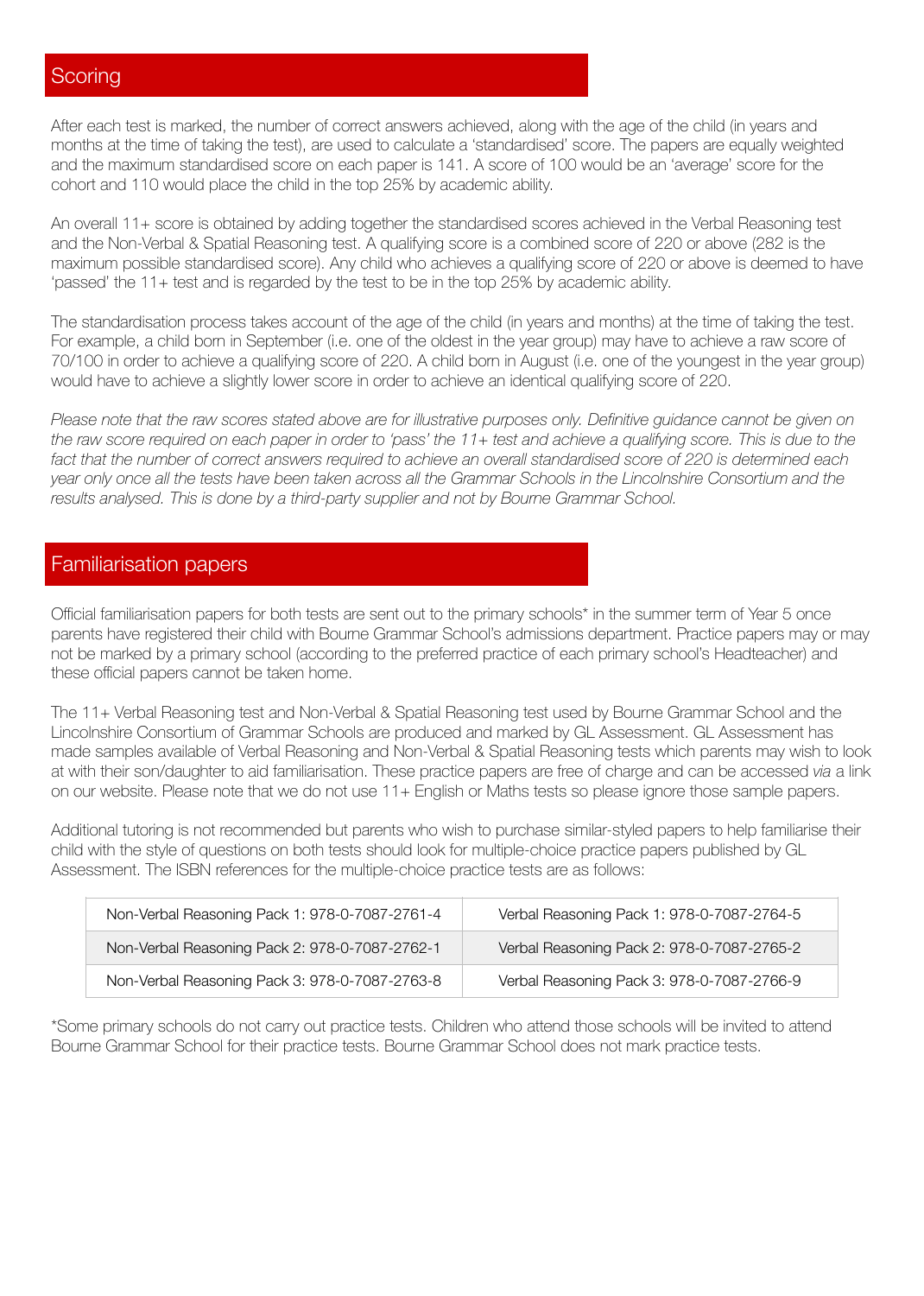#### Special arrangements

If your child requires any special arrangements in order to sit the 11+ tests please telephone Mrs Lawrence at Bourne Grammar School (01778 422288) or email [admissions@bourne-grammar.lincs.sch.uk](mailto:admissions@bourne-grammar.lincs.sch.uk) as soon as you have registered your child. Please note that 25% extra time allowance will not be granted unless suitable formal evidence is provided and extra time is listed in the evidence. If your child is in the process of being assessed and the assessment has not been completed by the scheduled 11+ testing dates, it is strongly recommended that your child does not take the 11+ tests until any ongoing assessments have been completed.

#### Registration and testing day arrangements

Please register your child for the 11+ tests as soon as possible using the registration form on the School's website, [www.bourne-grammar.lincs.sch.uk](http://www.bourne-grammar.lincs.sch.uk). Early registration helps with the planning and administration of the testing process and ensures that sufficient practice papers are sent to the primary schools in good time. Once registered, all communications for the 11+ Admissions Test (notices, invitations to the testing days and results) will be sent to the email address that you include on your registration form. Please ensure that you check your emails regularly (including your *junk* inbox) for any information regarding the 11+ Admissions Test. Once registered, details of the arrangements for each of the testing days will be emailed to the email address listed on the registration form in the week commencing 5 September 2022.

Please note that the normal deadline for 11+ registration is 30 June 2022. Children for whom registrations are received after the deadline date will not be able to attend the main September testing dates. A late-registration catch-up session may be organised in late September or early October, conducted at Bourne Grammar School.

If you have registered your child and they no longer wish to sit the 11+ test, please notify Mrs Lawrence as soon as possible *via* [admissions@bourne-grammar.lincs.sch.uk](mailto:admissions@bourne-grammar.lincs.sch.uk) so that we can remove them from the testing arrangements.

#### Sickness on 11+ test days

If your child is unwell on the day of either test or is otherwise unable to attend for any reason (e.g. a family crisis or bereavement) please do not bring him/her to the test. Please email [admissions@bourne-grammar.lincs.sch.uk](mailto:admissions@bourne-grammar.lincs.sch.uk) as soon as possible so that arrangements can be made for your child to sit the test at Bourne Grammar School at a later date. It is not possible for follow-up sessions to be offered at individual primary schools, including those where Friday testing is conducted.

#### Test results

Results of the 11+ test will be emailed to the email address listed on the registration form on Saturday 15 October 2022. Results cannot, in any circumstances, be obtained by phone or in person from the School.

We do not include the standardised score achieved in the results letter but do include instructions on how to obtain the score if you choose to request that information. Please note that once a child has achieved a qualifying score we do not refer to the standardised score achieved throughout the child's career at Bourne Grammar School, nor do we use it for setting purposes. The 11+ test is used solely in order to select students for entry to the School.

#### Bourne Grammar School's 'catchment area'

We are frequently asked '*where do I need to live to ensure that my child is offered a place if they pass the 11+?'*

There is no defined 'catchment area'. The School is now able to offer 240 places in Year 7 and has therefore considerably increased its 'catchment area'. The 'catchment area' varies from year to year according to the cohort size, proportion of siblings and other unpredictable factors, so we cannot advise a guaranteed 'catchment area'.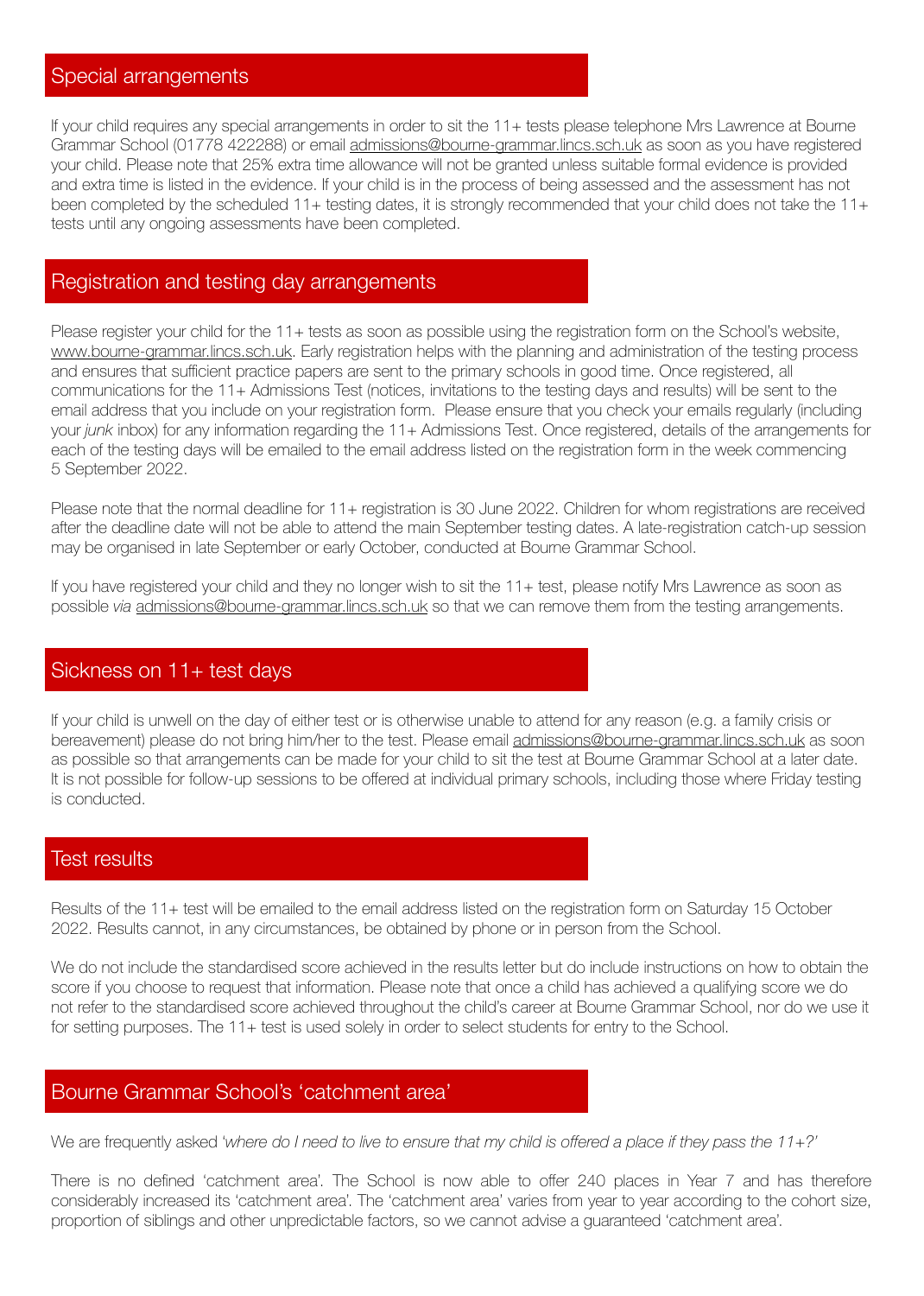### How to apply for a Year 7 place

Details of how to apply for a Secondary School place will be provided by the primary school that your child attends. The deadline for submitting applications for a Year 7 place in September 2023 is 31 October 2022. Offers of places in Year 7 will be made by the relevant Local Authority on 1 March 2023.

## Oversubscription criteria

Year 7 places are offered to qualified students (those who have achieved a standardised score of 220 or above) in the following order:

- Any child with a statement of Special Educational Needs or an Education, Health and Care Plan (EHCP)
- Any child in public care or who has previously been in public care
- Any child with a brother or sister on roll at the School (Year 7 Year 13) at the time of application
- A child with a parent who works at Bourne Grammar School
- The distance from the child's main home address to the School

Further details can be found in the 2023 Admissions Policy on the School's website.

#### Appeals

Once the various Local Authorities have offered Year 7 places on 1 March 2023, all parents have the right to appeal if they have listed Bourne Grammar School as one of their School preferences and subsequently have not been offered a place at the School. It is important to note that an appeal cannot be made if Bourne Grammar School is not listed as one of the preferences.

The following scenarios have been the basis of appeals:

- Scenario A: A child did not achieve a qualifying score and was therefore not offered a place at Bourne Grammar School on grounds of non-qualification
- Scenario B: A child did achieve a qualifying score but was not offered a place on the basis of distance (i.e. their home address was further away from the School than that of the 240th place offered)

All appeals are heard by an independent appeals panel and will normally be heard in May/June 2023. In the case of Scenario A, the appeals panel must decide if the child is suitable for a grammar school education even though they have not achieved a qualifying score in the 11+ test. If the panel upholds the appeal, the child will be deemed to have achieved a qualifying score and the panel then has the power to instruct Bourne Grammar School to offer a place or to add the child to the waiting list.

In the case of Scenario B, the appeals panel must decide why a place at Bourne Grammar School is more suitable for the child than a place at another school closer to their home address. If the panel upholds the appeal, the panel may instruct Bourne Grammar School to offer a place or to add the child to the waiting list.

All appeals must be submitted through Lincolnshire County Council and cannot be made until Year 7 places are offered on 1 March 2023. Further details are available from Lincolnshire County Council School Admissions Team on 01522 782030 or *via* [www.lincolnshire.gov.uk/school-admissions/appeal-school-place](http://www.lincolnshire.gov.uk/school-admissions/appeal-school-place)

Further guidance on the appeals process can be obtained *via* [admissions@bourne-grammar.lincs.sch.uk](mailto:admissions@bourne-grammar.lincs.sch.uk)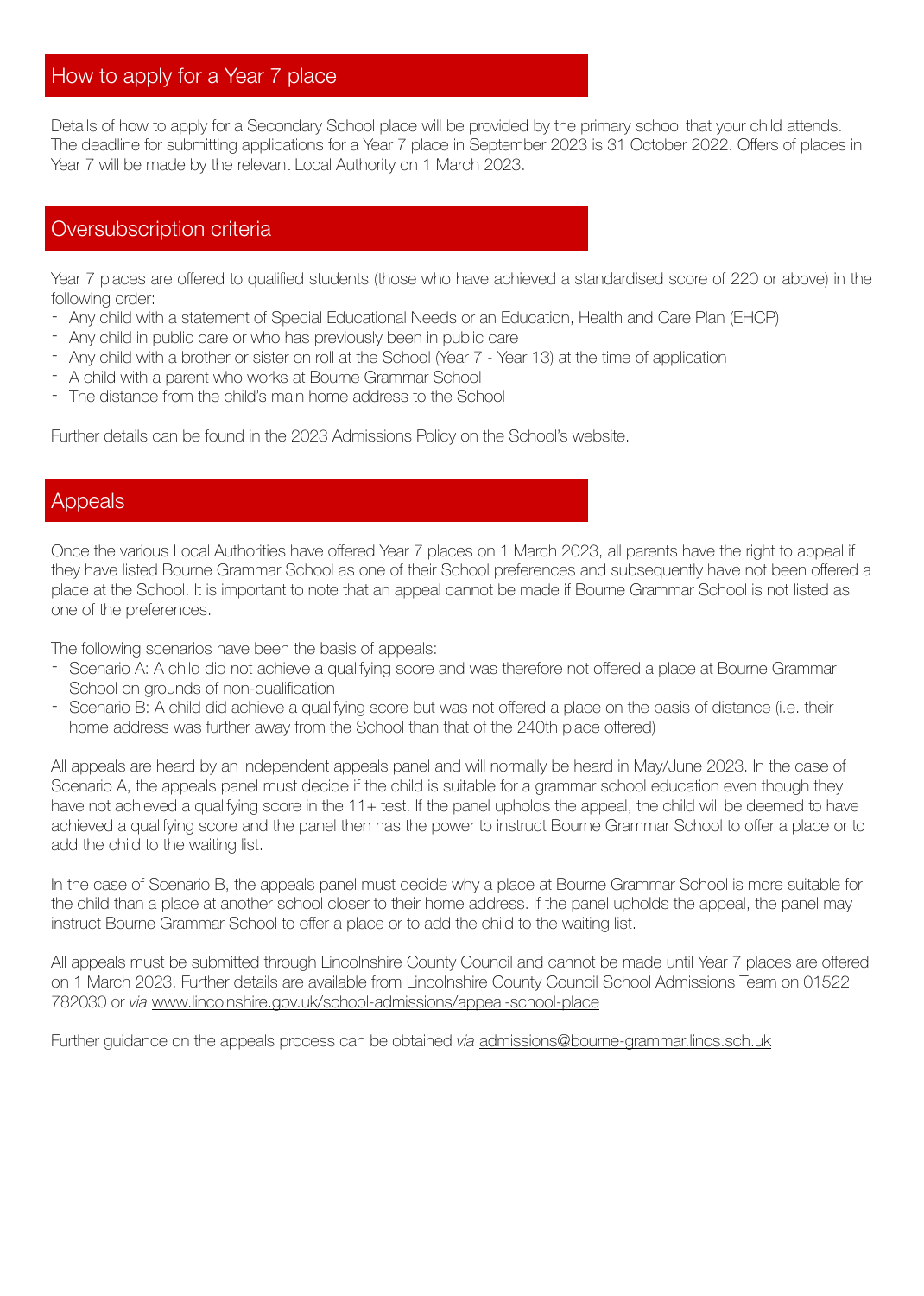## 2021 GCSE Results

| Core Subjects                           | <b>Entries</b> | $\%$<br>Grade 9 | $\%$<br>Grade 9 - 7 | $\%$<br>Grade 9 - 4 |
|-----------------------------------------|----------------|-----------------|---------------------|---------------------|
| English Language                        | 233            | 22%             | 70%                 | 100%                |
| English Literature                      | 233            | 17%             | 63%                 | 100%                |
| <b>Maths</b>                            | 233            | 20%             | 68%                 | 99%                 |
| <b>Biology</b>                          | 161            | 32%             | 90%                 | 100%                |
| Chemistry                               | 161            | 32%             | 89%                 | 100%                |
| Physics                                 | 161            | 27%             | 84%                 | 100%                |
| Combined Science Trilogy (first grade)  | 72             | 1%              | 53%                 | 100%                |
| Combined Science Trilogy (second grade) | 72             | 0%              | 32%                 | 100%                |
| Spanish                                 | 232            | 18%             | 50%                 | 94%                 |

| <b>Option Subjects</b>   | <b>Entries</b> | $\%$<br>Grade 9 | $\%$<br>Grade 9 - 7 | $\%$<br>Grade 9 - 4 |
|--------------------------|----------------|-----------------|---------------------|---------------------|
| History                  | 118            | 36%             | 73%                 | 99%                 |
| Geography                | 118            | 46%             | 85%                 | 100%                |
| <b>EPR</b>               | 117            | 23%             | 65%                 | 100%                |
| Drama                    | 39             | 44%             | 74%                 | 100%                |
| Art                      | 36             | 25%             | 67%                 | 100%                |
| Music                    | 26             | 4%              | 54%                 | 100%                |
| Physical Education       | 60             | 23%             | 47%                 | 98%                 |
| French                   | 21             | 38%             | 76%                 | 100%                |
| German                   | 11             | 27%             | 81%                 | 100%                |
| <b>Statistics</b>        | 87             | 18%             | 67%                 | 100%                |
| Design Engineering (D&T) | 43             | 16%             | 49%                 | 100%                |
| <b>Computer Science</b>  | 23             | 44%             | 91%                 | 100%                |

| Progress 8 Score | 0.79 |
|------------------|------|
|------------------|------|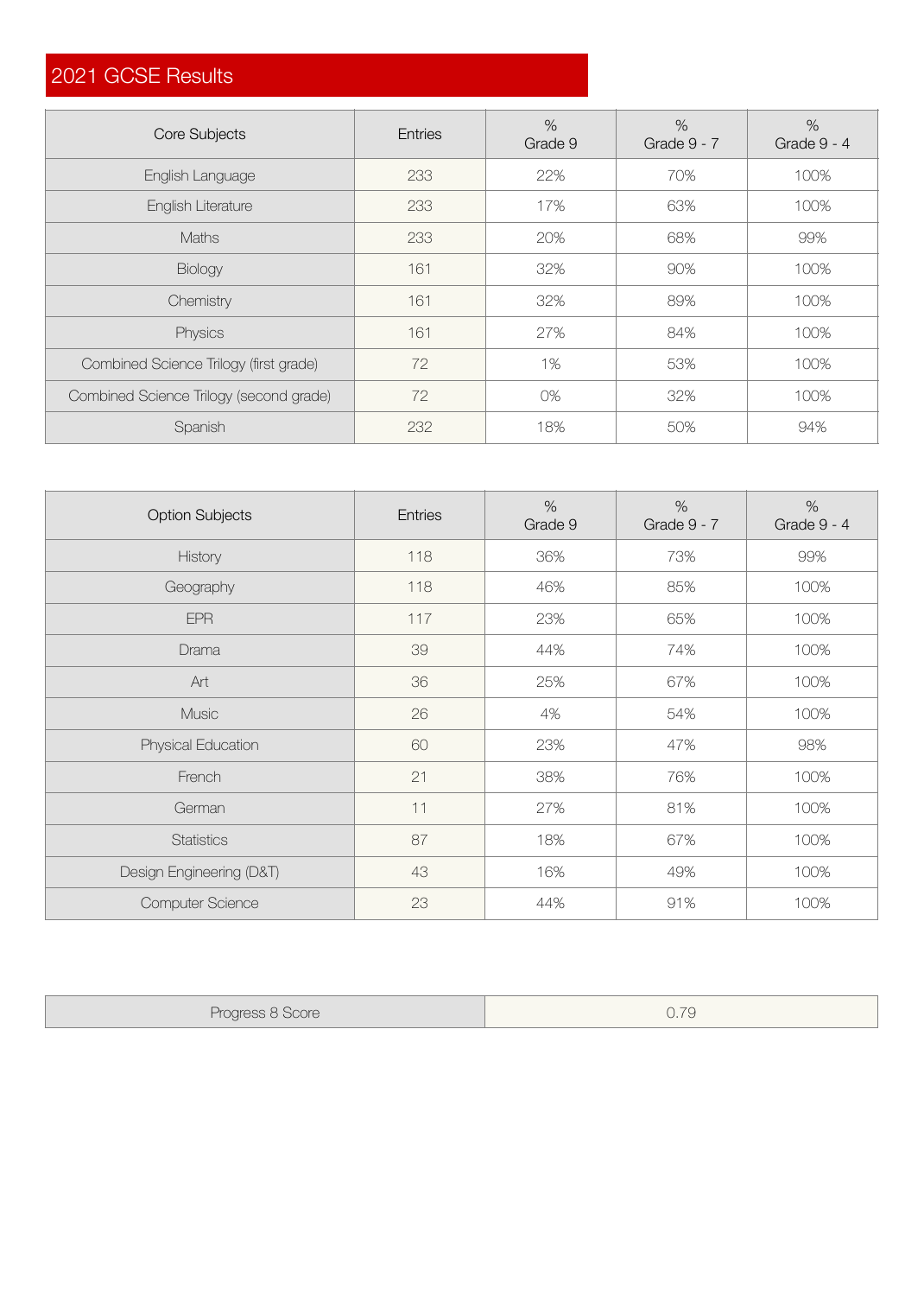## 2021 A-Level Results

| Subject                    | Entries               | $%A^*$ -A | $%A$ <sup>*</sup> -C | $%A^{\star}$ -E |
|----------------------------|-----------------------|-----------|----------------------|-----------------|
| <b>Biology</b>             | 74                    | 41%       | 78%                  | 100%            |
| <b>Business</b>            | 30                    | 27%       | 93%                  | 100%            |
| Chemistry                  | 67                    | 51%       | 91%                  | 100%            |
| Computer Science           | $\hbox{\large\it{Q}}$ | 56%       | 100%                 | 100%            |
| Design Engineering         | 17                    | 59%       | 100%                 | 100%            |
| Drama (Theatre Studies)    | 20                    | 85%       | 100%                 | 100%            |
| Economics                  | 28                    | 61%       | 93%                  | 100%            |
| English Language           | 33                    | 49%       | 97%                  | 100%            |
| English Literature         | 33                    | 49%       | 94%                  | 100%            |
| Fine Art                   | 14                    | 43%       | 100%                 | 100%            |
| French                     | $\overline{2}$        | 100%      | 100%                 | 100%            |
| <b>Further Mathematics</b> | $\,8\,$               | 88%       | 100%                 | 100%            |
| Geography                  | 20                    | 75%       | 100%                 | 100%            |
| German                     | $\overline{2}$        | 100%      | 100%                 | 100%            |
| History                    | 29                    | 69%       | 100%                 | 100%            |
| Law                        | 17                    | 53%       | 100%                 | 100%            |
| Mathematics                | 83                    | 64%       | 95%                  | 100%            |
| Media Studies              | 23                    | 48%       | 91%                  | 100%            |
| Music                      | 3                     | 67%       | 100%                 | 100%            |
| Physical Education         | 6                     | 17%       | 100%                 | 100%            |
| Physics                    | 39                    | 46%       | 87%                  | 100%            |
| Politics                   | $\mathbf 6$           | 33%       | 100%                 | 100%            |
| Psychology                 | 57                    | 39%       | 97%                  | 100%            |
| Religious Studies          | 24                    | 50%       | 100%                 | 100%            |
| Sociology                  | 27                    | 37%       | 93%                  | 100%            |
| Spanish                    | 20                    | 70%       | 100%                 | 100%            |